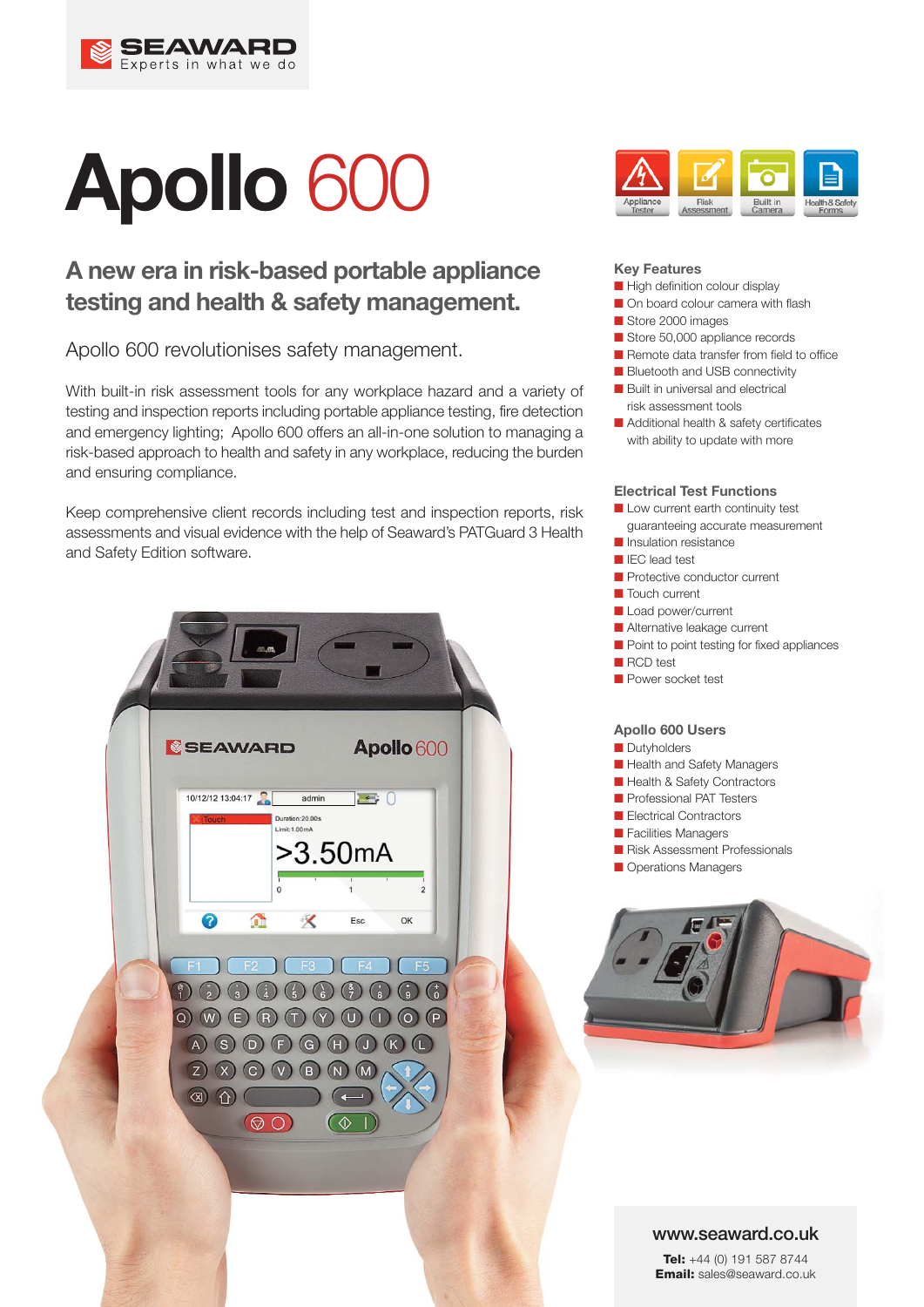



# - **Risk-based PAT testing**

Apollo 600 follows in the footsteps of Seaward's long line of trusted PAT testers, offering a comprehensive suite of fast and accurate electrical safety tests to enable any workplace appliance to be tested, including 3 phase equipment and residual current devices (RCDs). Apollo 600 also enables point to point testing of fixed appliances as required by the 4th edition of the IET Code of Practice for In-Service Inspection and Testing of Electrical Equipment.

In addition to its electrical test features, Apollo 600 has a built in electrical risk assessment tool which can be used to easily determine a risk-based suggested retest period as required by the IET 4th Edition Code of Practice for In-service Inspection and Testing.

# - **Visual evidence for full traceability**

Apollo 600 has a built-in digital camera enabling images taken during visual inspections and risk assessments to be tagged against records in PATGuard 3 software as evidence - making for the most comprehensive and traceable record-keeping system on the market today.





## - **Total health and safety management**

Apollo 600 features a built-in universal risk assessment tool allowing hazards to be recorded, risk scores to be calculated and corrective actions to be planned and documented easily.

For those who have responsibility for health and safety inspections outside of portable appliance testing, Apollo 600 also hosts a range of onboard reports for fire detection and emergency lighting, and it's upgradeable to include more - making it an all-in-one solution for the future of health and safety management.

#### **www.seaward.co.uk**

**Tel:** +44 (0) 191 587 8744 **Email:** sales@seaward.co.uk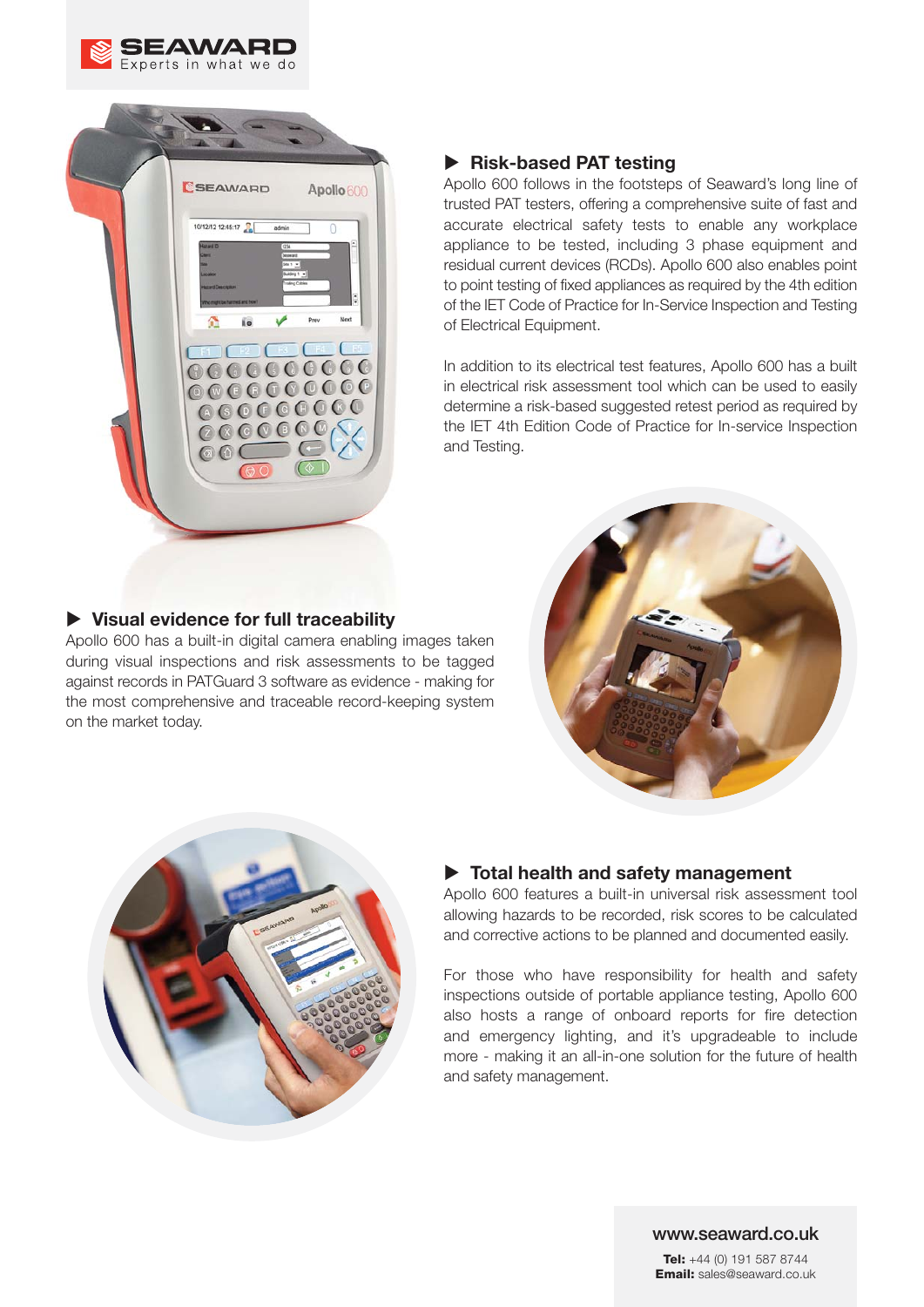



# - **Superb software for total traceability**

Apollo 600 has a large internal memory capable of storing 50,000 records and an additional 2,000 images. Its compatibility with Seaward's PATGuard 3 Health and Safety Edition software means that complete test records including images can be easily managed on a PC.

Easily transfer data to a PC remotely using Apollo 600's Bluetooth function and a compatible mobile phone or tablet; or download results onto a USB flash drive. Alternatively, transfer data directly to PC via Bluetooth or USB when back at the office. Once downloaded to PATGuard 3, it is easy to keep track of the history of test and inspection and produce reports, certificates and invoices – offering total peace of mind and quicker, easier management of scheduling inspections and tests.

## - **Greater efficiency through useful accessories**

As with many Seaward PAT testers, Apollo 600 is compatible with a range of printers and barcode scanners, further speeding up the process of asset recognition and labelling.

Save time by uploading previously tested asset details into Apollo 600 using PATGuard 3 software - then simply scan the barcodes of assets as you go, Apollo 600 will automatically select the required test sequence appropriate to the scanned asset.





## - **Available Kits**

Apollo 600 comes with an accessory kit as standard, which includes everything you need to get started.

A professional package is also available, offering all you need for super-efficient and comprehensive health & safety management.

|                                                              | <b>Standard Package</b> | Professional Package |
|--------------------------------------------------------------|-------------------------|----------------------|
| Part Number:                                                 | 380A910                 | 380A950              |
| Apollo 600                                                   | M                       | M                    |
| 2x test leads with test probes<br>and clips                  | ا∨ا                     | ☑                    |
| 30 day free trial of PATGuard 3<br>Health and Safety Edition | ا∨ا                     | ☑                    |
| <b>EC</b> lead                                               | M                       | ا∨ا                  |
| 110V adaptor                                                 | ا∨ا                     | $\sqrt{}$            |
| Apollo 600 PAT checkbox                                      | IМ                      | IЛ                   |
| USB download lead                                            | $\sqrt{}$               | $\sqrt{}$            |
| Mains power lead                                             | ☑                       | ☑                    |
| Quick Start Guide                                            | ☑                       | ☑                    |
| ■ Support CD-Rom including full<br>user manual               | IЛ                      | ا∨ا                  |
| Apollo 600 carry case                                        | ا∨ا                     | ا∨ا                  |
| <b>Bluetooth printer</b>                                     |                         | ☑                    |
| <b>Bluetooth barcode scanner</b>                             |                         | ا∨ا                  |
| Carry case for Bluetooth<br>accessories                      |                         | I√                   |

#### **www.seaward.co.uk**

**Tel:** +44 (0) 191 587 8744 **Email:** sales@seaward.co.uk